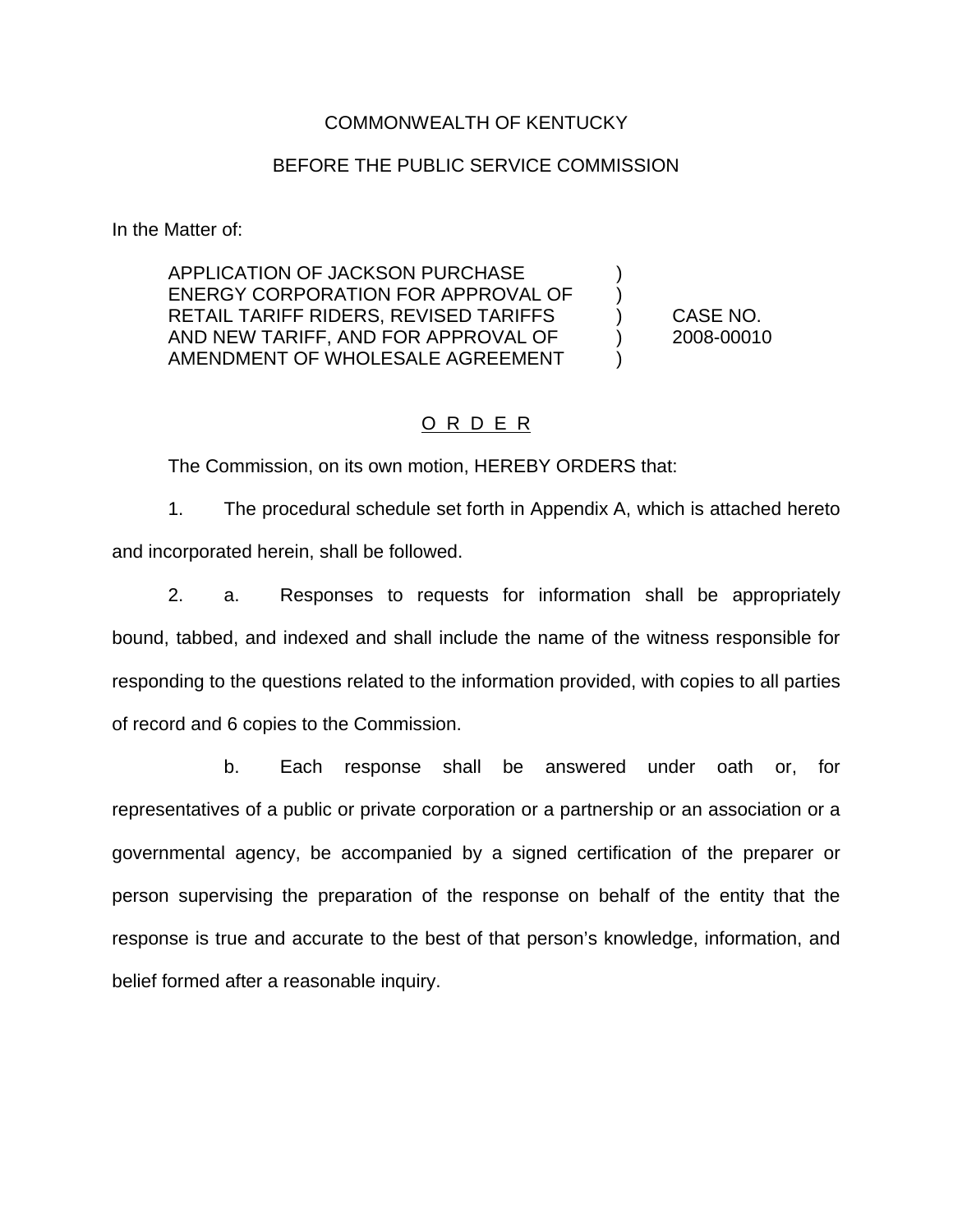c. Any party shall make timely amendment to any prior responses if it obtains information which indicates that the response was incorrect when made or, though correct when made, is now incorrect in any material respect.

d. For any requests to which a party fails or refuses to furnish all or part of the requested information, that party shall provide a written explanation of the specific grounds for its failure to completely and precisely respond.

3. Any party filing comments shall file an original and 9 copies.

4. At any public hearing in this matter, neither opening statements nor summarization of direct testimonies shall be permitted.

5. The Commission does not look favorably upon motions for continuance. Consequently, motions for extensions of time with respect to the schedule herein shall be made in writing and will be granted only upon a showing of good cause.

6. Nothing contained herein shall prevent the Commission from entering further Orders in this matter.

Done at Frankfort, Kentucky, this 18<sup>th</sup> day of March, 2008.

By the Commission

cutive Director